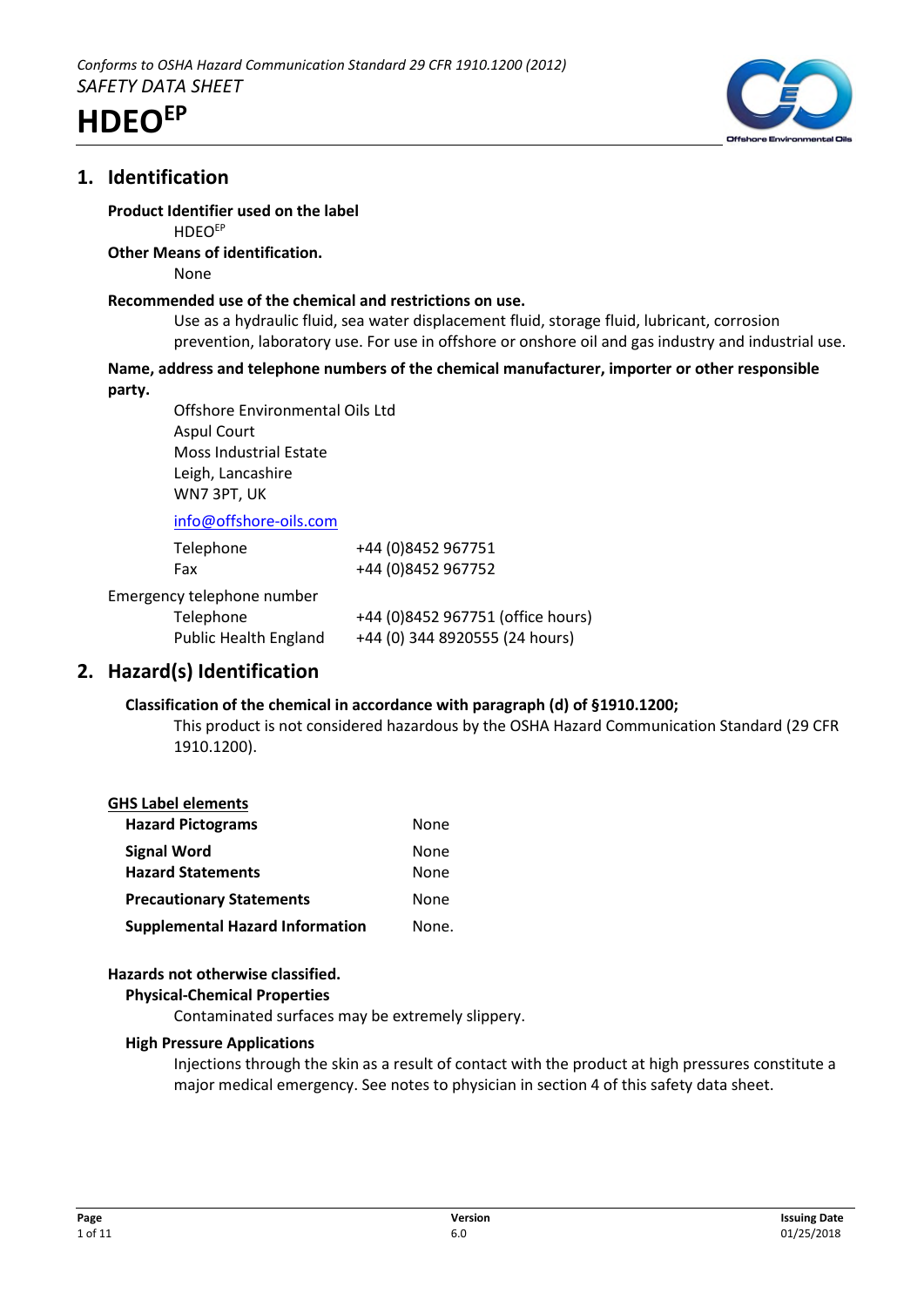

# **3. Composition / Information On Ingredients**

### **Mixture**

There are no components in this mixture which within the current knowledge of the supplier and in the concentrations applicable, are classified as hazardous to either health or the environment and hence do not require to be reported in this section.

None of the components currently have occupational exposure limits. Control parameters are listed in section 8.

# **4. First Aid Measures**

### **Description of first aid measures**

### **General Advice**

Seek medical advice if irritation or symptoms persist and show this safety data sheet.

### **Skin contact**

Wash off immediately with plenty of soap and water. Remove contaminated clothing. Seek medical attention if irritation or symptoms persist.

### **Eye contact**

Rinse immediately with plenty of water for 15 minutes holding the eyelids open. Seek medical attention if irritation or symptoms persist.

### **Inhalation**

Move the exposed person to fresh air.

### **Ingestion**

DO NOT INDUCE VOMITING. Never give anything to an unconscious person. If swallowed, seek medical advice immediately and show this container or label.

### **Protection of First Aiders**

No action should be taken without suitable training or which involves any personal risk.

### **Most important symptoms and effects, both acute and delayed.**

See section 11 for detailed information on health effects and symptoms.

# **Indication of any immediate medical attention and special treatment needed**

If swallowed, seek medical advice immediately and show this container or label.

# **High Pressure Applications**

Injections through the skin due to contact with the product at high pressure constitute a major medical emergency. Injuries may not appear serious immediately, but within a few hours tissue can become discoloured, swollen, and painful with extensive subcutaneous necrosis. Surgical exploration should be undertaken without delay. Extensive and thorough debridement of the wound and underlying tissue is necessary to minimise tissue loss and to limit or prevent permanent damage. It should be noted that high pressure may force the product a considerable distance along tissue planes.

# **5. Fire Fighting Measures**

# **Extinguishing media**

# **Suitable extinguishing media**

Use extinguishing media appropriate to the surrounding fire conditions: Carbon Dioxide (CO2), dry chemical, foam, water fog.

### **Unsuitable extinguishing media**

Do not use solid water stream as it may scatter and spread fire.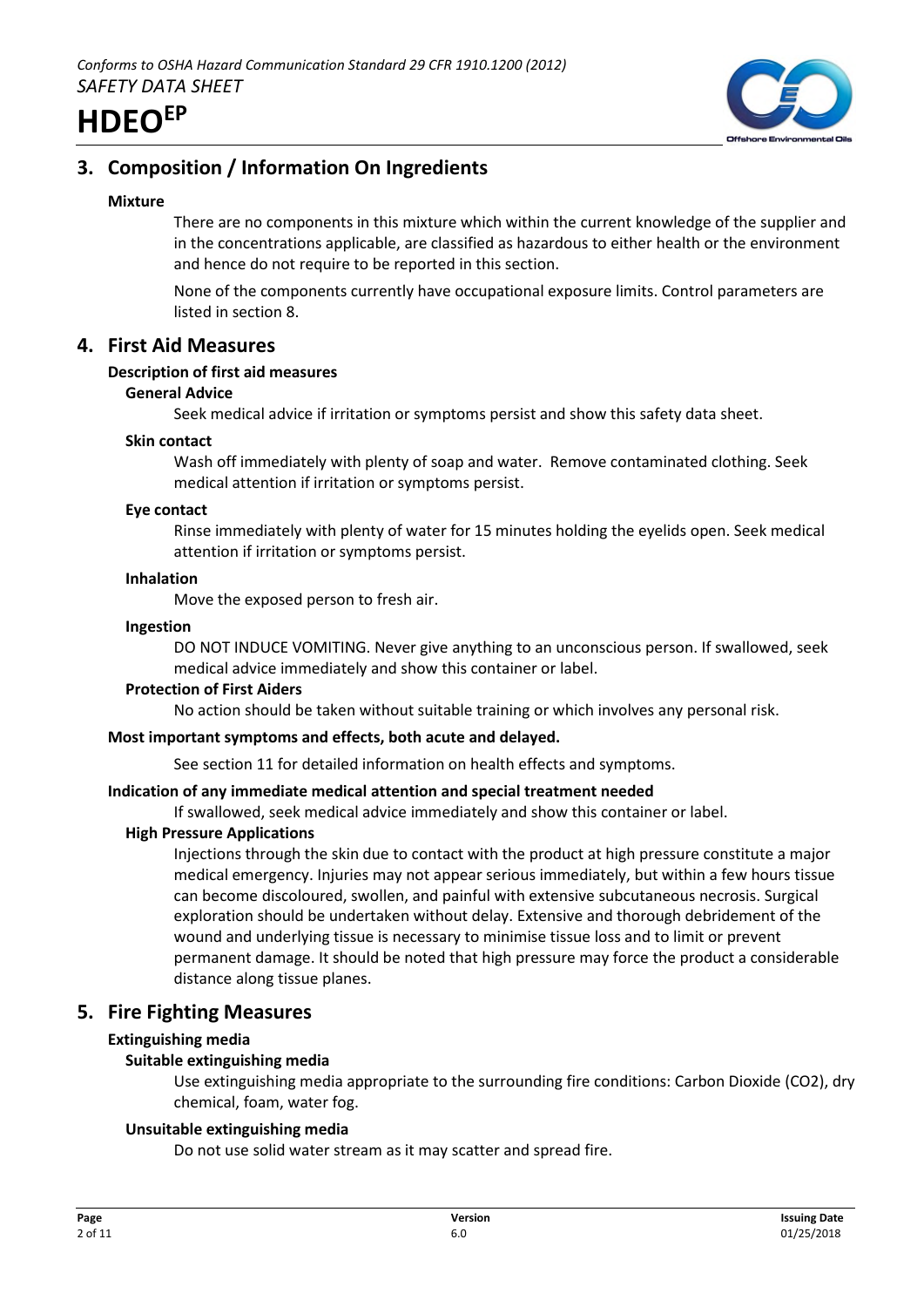



#### **Special Hazards arising from the chemical. Hazardous Combustion Products**

Burning produces irritating, toxic and obnoxious fumes including carbon and sulphur oxides.

### **Special Protective Equipment and precautions for fire-fighters.**

Promptly isolate the scene by removing all persons from the incidents vicinity if there is a fire, No action should be taken involving personal risk or without suitable training. Use water spray to cool unopened containers.

Fire fighters should wear appropriate protective equipment and self-contained breathing apparatus (SCBA) with a full face piece operating in positive pressure mode and full turnout gear.

# **6. Accidental Release Measures**

### **Personal precautions, protective equipment and emergency procedures**

### **For Non-Emergency Personnel**

Contact emergency personnel. No action should be taken without suitable training or involving personal risk. Evacuate surrounding areas and keep unnecessary and unprotected personnel from entering. Ensure adequate ventilation of the working area. Wear suitable protective equipment. Contaminated surfaces will be extremely slippery. Remove all sources of ignition. Do not breathe vapour or mist. Do not touch or walk through spilt material.

### **For Emergency Responders**

Wear a suitable chemical protective suit, gloves and chemical boots. See also information in "For non-emergency personnel".

### **Environmental precautions**

Avoid dispersal of spilt and runoff and contact with soil, drains, sewers or waterways. Prevent further spillage if safe. Inform the relevant authorities if the product has caused environmental pollution (sewers, waterways, soil).

### **Methods and material for containment and cleaning up**

### **Small Spill**

Stop leak if possible without risk. Move containers from the spill area. Absorb with inert, absorbent material, transfer to suitable, labelled containers for disposal. Dispose of via a licensed water disposal contractor.

### **Large Spill**

Contact emergency personnel immediately. Stop leak if possible without risk. Move containers from the spill area. Approach release from upwind. Prevent entry into sewers, water courses, basements and confined areas. Collect and contain spillage with non-combustible, absorbent material e.g. sand, earth, vermiculite or diatomaceous earth and transfer to suitable, labelled containers for disposal. Dispose of via a licensed water disposal contractor.

### **Reference to other sections**

For personal protective equipment refer to Section 8.

For disposal refer to Section 13.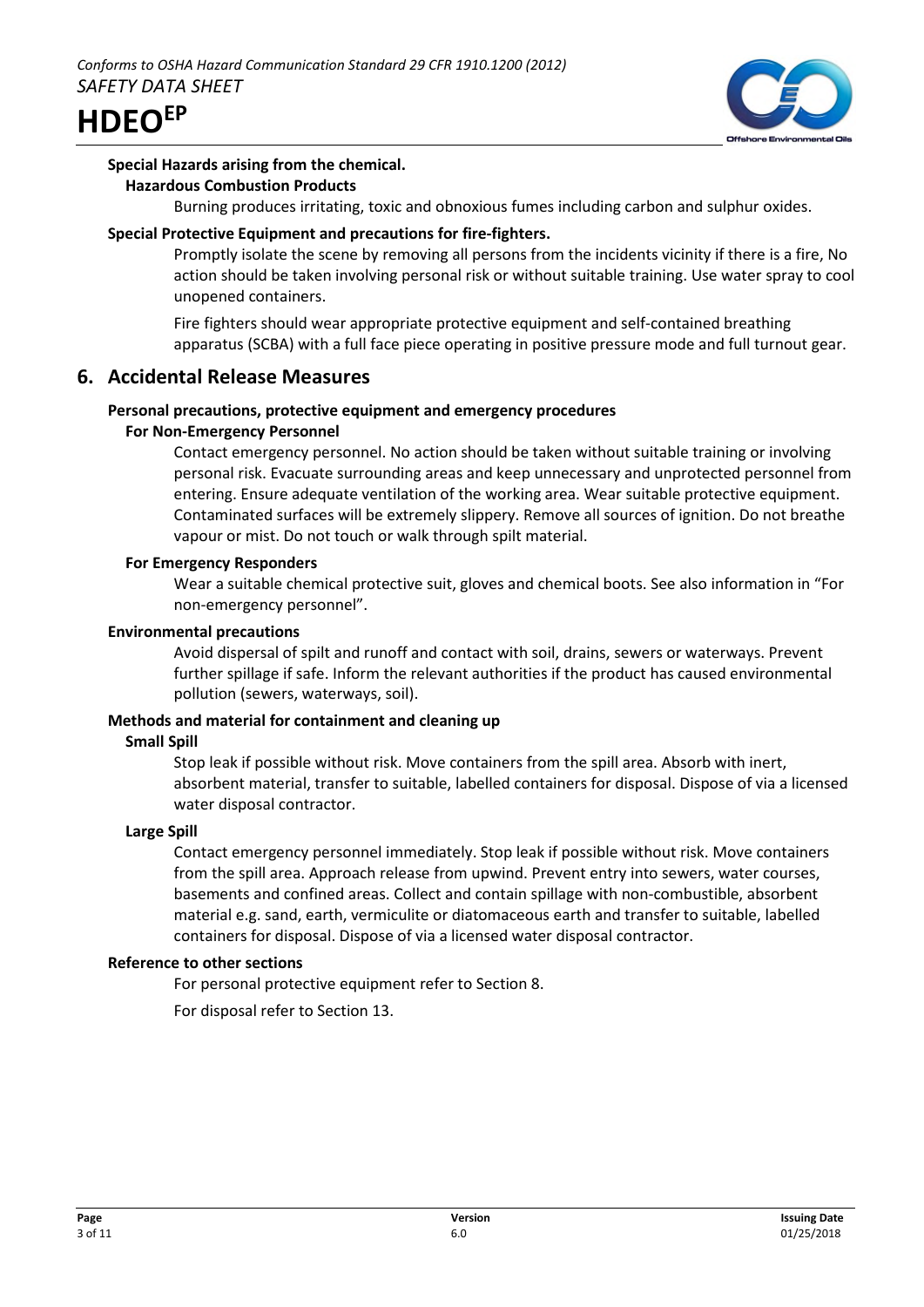



# **7. Handling And Storage**

# **Precautions for safe handling**

# **Advice for safe handling**

Wear suitable personal protective equipment. Avoid contact with eyes and skin and clothing. Avoid breathing vapours or spray mist. Keep in the original container or an approved alternative made from a compatible material and keep tightly closed when not in use. Do not reuse containers.

# **Advice on General Occupational Hygiene**

Smoking, eating and drinking should be prohibited in areas where this material is handled, stored or processed. Wash thoroughly after use. Contaminated clothing and personal protective equipment should be removed before entering eating areas. Ensure that eyewash stations and chemical safety showers are close to the working location.

# **Conditions for safe storage, including incompatibilities**

Store in correctly labelled containers. Store in a cool, dry, well-ventilated area away from heat and direct sunlight. Keep containers tightly closed until ready for use. Where possible, design the installations in order to avoid accidental emissions of product (due to seal breakage, for example) onto hot casings or electrical contacts. Protect from moisture and frost. Store in accordance with local regulations, away from incompatible materials (see section 10).

# **Specific end uses**

Refer to section 1 and exposure scenarios in annex if applicable.

# **8. Exposure Controls / Personal Protection**

# **Control Parameters**

None of the components currently have workplace exposure limits listed in the OSHA Permissible Exposure Limits (PEL) or American Conference of Government Industrial Hygienists (ACGIH) Threshold Limit Vales (TLV)

# **Derived No effect Level**

No DELs available.

# **Predicated No effect Concentration**

No PNECs available.

# **Appropriate Engineering Controls**

Activities involving chemicals should be assessed for their risk to health, to ensure exposure are adequately controlled. Personal protective equipment should be considered after other engineering control measures have been suitably evaluated. Personal protective equipment should conform to the appropriate standards, be kept in good condition and correctly maintained and be suitable for use. Your supplier of personal protective equipment should be consulted for advice on selection and appropriate standards. For further information your national organisation for standards should be contacted.

# **Environmental exposure controls.**

Emission from ventilation or work process equipment should be checked to ensure they comply with the requirements of environmental protection legislation. In some cases, fume scrubbers filters or engineering modifications to the process equipment will be necessary to reduce emissions to acceptable levels below their respective threshold limit value.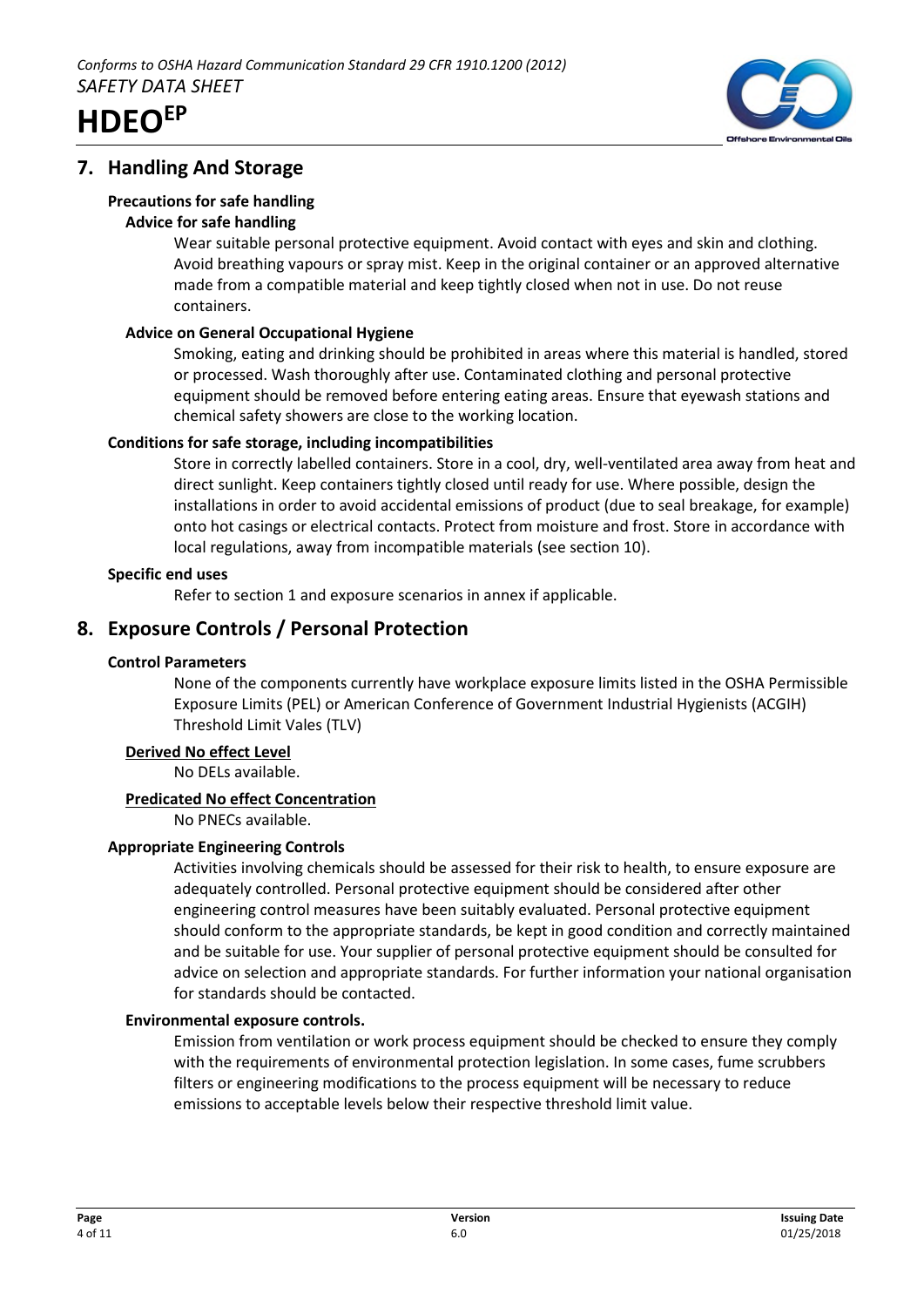

# **Individual Protection Measures such as personal protective equipment.**

### **Eye / Face Protection**

Safety glasses with side shields are considered minimum protection.

### **Respiratory protection**

Not normally required where there is adequate ventilation to control exposure. In case of insufficient ventilation, use suitable respiratory equipment.

# **Skin Protection**

### **Hand protection**

Wear chemical resistant gloves. Nitrile gloves with a minimum thickness of 0.4mm are recommended. Most gloves provide only a short time of protection before they should be discarded and replaced. Gloves should be chosen in consultation with the supplier / manufacturer and with a full assessment of the working conditions. This information does not replace suitability tests since glove protection varies depending on the conditions under which the product is used.

# **Body Protection**

Use of protective clothing is good industrial practice. Personal protective equipment for the body should be selected based on the task being performed. Cotton or polyester/cotton overalls will only provide protection against light superficial contamination that does not soak through to the skin. Overalls should be washed regularly. When the risk of exposure is high (e.g. if cleaning spillages or when at risk of splashing), chemical resistant aprons and or imperious chemical suits and boots will be required.

# **Thermal hazards.**

May cause thermal burns. Combustion produces irritating, toxic and obnoxious fumes including carbon, sulphur and nitrogen oxides.

# **9. Physical And Chemical Properties**

# **Information on basic physical and chemical properties**

| (a) Appearance                              | Liquid                          |
|---------------------------------------------|---------------------------------|
| (b) Odour                                   | Bland                           |
| (c) Odour Threshold                         | No data available               |
| (d) pH                                      | Not applicable                  |
| (e) Melting / freezing point                | $< -30^{\circ}$ C               |
| (f) Initial boiling point and boiling range | No data available               |
| (g) Flash Point                             | >200 °C                         |
| (h) Evaporation rate                        | Below 110 kPa (1.1 Bar)         |
| (i) Flammability (solid, gas)               | No data available               |
| (j) Upper / Lower Flammability              | No data available               |
| or Explosion Limit                          |                                 |
| (k) Vapor Pressure                          | No data available               |
| (I) Vapor density                           | No data available               |
| (m) Relative density                        | 1.065 gcm <sup>-3</sup> @ 20 °C |
| (n) Solubilities                            | Insoluble in water.             |
| (o) Partition coefficient                   | Not suitable for measurement    |
|                                             |                                 |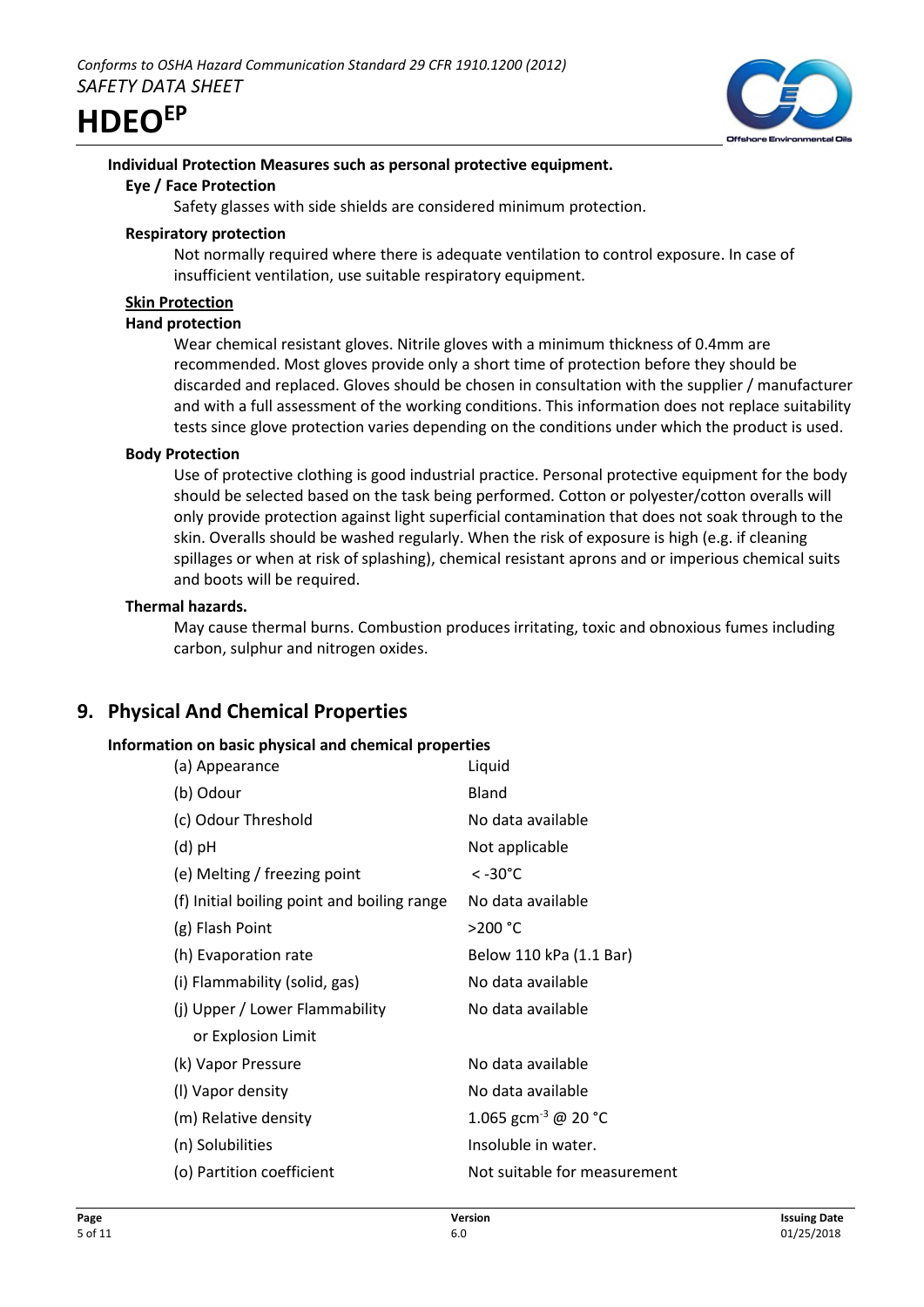

### n-octanol / water

- (p) Auto ignition temperature. No data available
- (q) Decomposition temperature No data available
- 
- (s) Explosive properties No data available
- (t) Oxidising properties No data available

### **Other information**

No additional information.

# **10. Stability And Reactivity**

### **Reactivity**

No data available.

### **Chemical Stability**

Stable under normal operating conditions.

### **Possibility of hazardous reactions**

None expected under normal operating conditions.

# **Conditions to avoid**

No specific data.

### **Incompatible materials**

No data available.

### **Hazardous decomposition products**

Stable under normal conditions. Decomposition products may include carbon and sulphur oxides.

# **11. Toxicological Information**

### **Information on toxicological effects**

# **Information on likely routes of exposure**

Routes of anticipated entry: Inhalation, Dermal.

| <b>Product Information</b>                                                               |                                                                              |  |
|------------------------------------------------------------------------------------------|------------------------------------------------------------------------------|--|
| <b>Potential Acute Health Effects</b>                                                    |                                                                              |  |
| <b>Inhalation</b>                                                                        | No known significant effects or critical hazards.                            |  |
| <b>Skin Contact</b>                                                                      | No known significant effects or critical hazards.                            |  |
| <b>Eye Contact</b>                                                                       | No known significant effects or critical hazards.                            |  |
| Ingestion                                                                                | No known significant effects or critical hazards.                            |  |
|                                                                                          | Symptoms related to the physical, chemical and toxicological characteristics |  |
| <b>Inhalation</b>                                                                        | No known significant effects or critical hazards.                            |  |
| <b>Skin Contact</b>                                                                      | No known significant effects or critical hazards.                            |  |
| <b>Eye Contact</b>                                                                       | No known significant effects or critical hazards.                            |  |
| Ingestion                                                                                | No known significant effects or critical hazards.                            |  |
| Delayed and immediate effects and also chronic effects from short and long term exposure |                                                                              |  |
| <b>Inhalation</b>                                                                        | No known significant effects or critical hazards.                            |  |
| <b>Skin Contact</b>                                                                      | No known significant effects or critical hazards.                            |  |
| <b>Eye Contact</b>                                                                       | No known significant effects or critical hazards.                            |  |
| Ingestion                                                                                | No known significant effects or critical hazards.                            |  |

(r) Viscosity Typically 183 cst @ 40 °C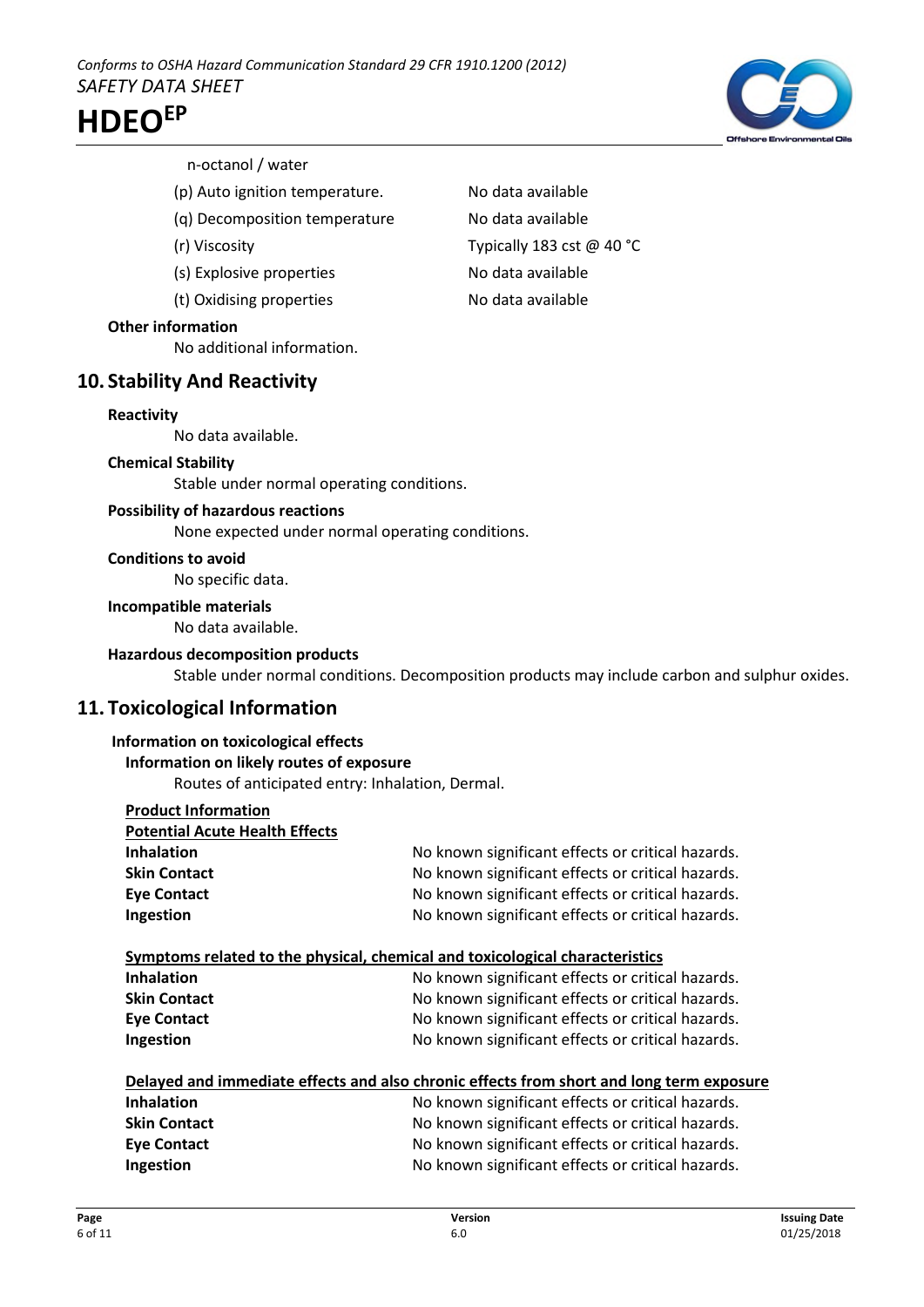



### **Potential Chronic Health Effects**

**Single Exposure Repeated Exposure**

**General General No known significant effects or critical hazards. Carcinogenicity No known significant effects or critical hazards. Mutagenicity** Mutagenicity Moknown significant effects or critical hazards. **Developmental effects** No known significant effects or critical hazards. **Fertility effects** The Superson No known significant effects or critical hazards. **Acute Toxicity No known significant effects or critical hazards. Skin Corrosion / Irritation** No known significant effects or critical hazards. **Serious Eye-Damage / Irritation** No known significant effects or critical hazards. **Respiratory or skin sensitisation** No known significant effects or critical hazards. **Germ Cell Mutagenicity No known significant effects or critical hazards. Carcinogenicity Carcinogenicity No known significant effects or critical hazards. Reproductive Toxicity** No known significant effects or critical hazards. **Target Organ effects (STOT) – No known significant effects or critical hazards.** 

**Target Organ effects (STOT) – No known significant effects or critical hazards.** 

**Aspiration Hazard** No known significant effects or critical hazards.

# **Numerical measures of toxicity.**

**Acute Toxicity Estimates.** Not available.

**The mixture contains no components which are listed in the National Toxicology Program (NTP) Report on Carcinogens (latest edition) or has been found to be a potential carcinogen in the International Agency for Research on Cancer (IARC) Monographs (latest edition), or by OSHA.**

# **12. Ecological Information**

# **Ecotoxicity**

All components are classified as non hazardous for the environment.

# **Persistence and degradability**

All components are readily biodegradable.

# **Bioaccumulative potential**

All components are not considered bioaccumulative.

### **Mobility in soil**

| Soil / Water partition coefficient $(K_{oc})$ | Not Available. |
|-----------------------------------------------|----------------|
| <b>Mobility</b>                               | Not Available. |

# **Results of PBT and vPvB assessment**

All components are not considered to be PBT or vPvB.

# **Other adverse effects**

No known significant effects or critical hazards.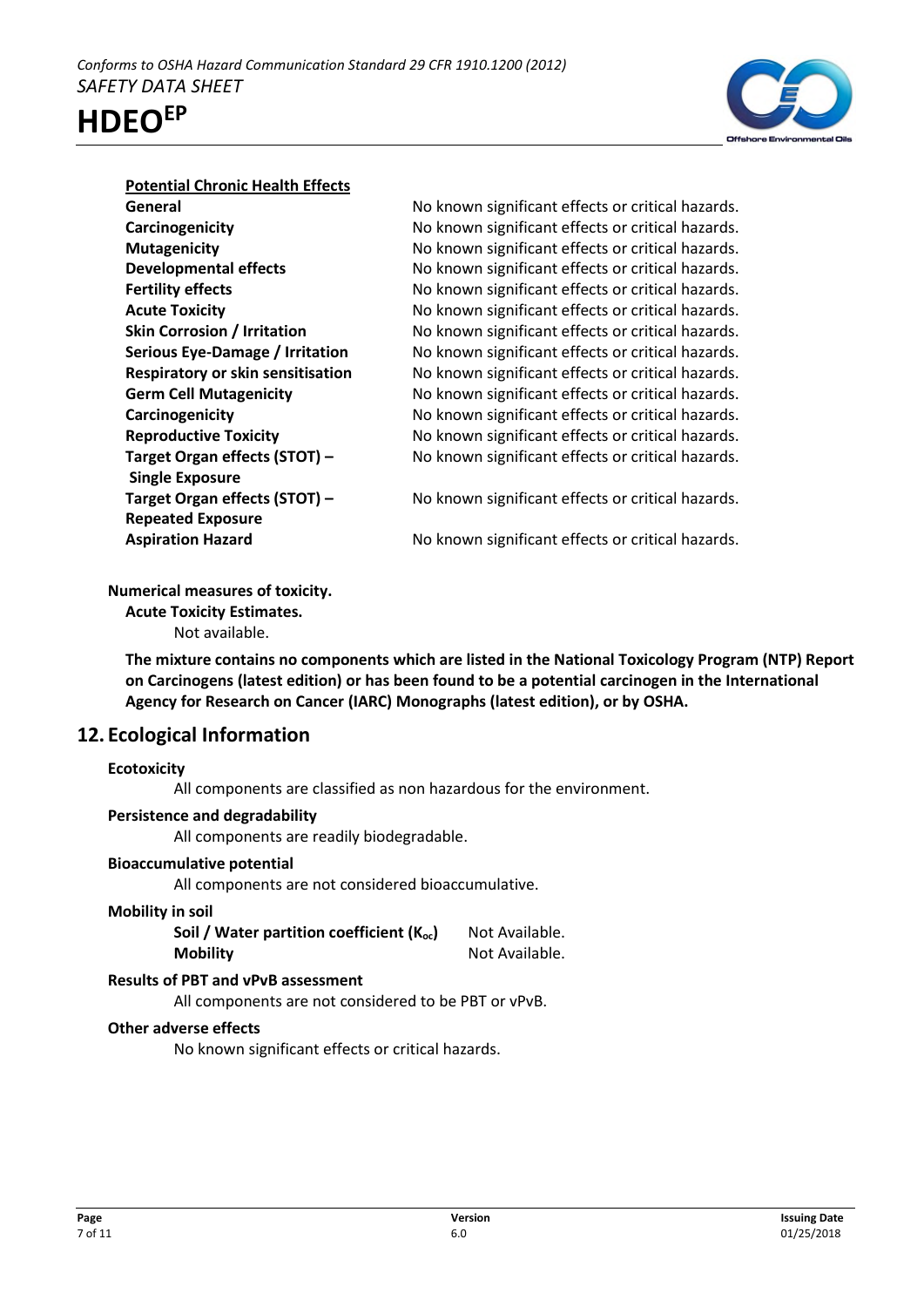

# **13.Disposal Considerations**

### **Waste Disposal.**

The generation of waste should be avoided or minimised when possible. Disposal of surplus and non-recyclable products should be undertaken via a licensed waste disposal contactor. Significant quantities of waste product residues should be not be disposed of via the foul sewer. Disposal of this product, solutions and any by-products should at all times comply with the requirements of environmental protection and waste disposal legislation and any regional local authority requirements.

Empty containers completely. Retain label(s) on container. Dispose of through a licensed disposal. Where possible recycling is preferred to disposal or incineration. Empty containers or liners may retain some product residues. Avoid dispersal of spilled material and runoff and contact with soil, waterways, drains and sewers.

# **14. Transport Information**

| <b>UN Number</b>                    | Not regulated under DOT, TDG, IMDG or IATA. |
|-------------------------------------|---------------------------------------------|
| <b>UN Proper Shipping Name</b>      | Not regulated under DOT, TDG, IMDG or IATA. |
| Transport hazard class(es)          | Not regulated under DOT, TDG, IMDG or IATA. |
| Packing group                       | Not regulated under DOT, TDG, IMDG or IATA. |
| <b>Environmental hazards</b>        | Not hazardous.                              |
| <b>Special Precautions for user</b> | None.                                       |
| Transport in bulk according to      | Not regulated.                              |
| Annex II of MARPOL73/78 and         |                                             |
| the IBC Code                        |                                             |
|                                     |                                             |

# **15.Regulatory Information**

**Safety health and environmental regulations specific for the product in question. HCS Classification**

Not classified as hazardous.

# **OSHA Specifically regulated substances.**

Not applicable to the mixture or its components.

### **U.S. Federal regulations EPCRA/SARA Right to Know**

**United States inventory (TSCA 8b)**

All components are listed.

- **SARA 302/304/311/312 extremely hazardous substances** No products were found.
- **SARA 302/304 emergency planning and notification** No products were found.
- **SARA 302/304/311/312 hazardous chemicals** No products were found.

# **SARA 311/312 MSDS**

No Products were found.

**Clean Water Act (CWA) 307**

No products were found.

**Clean Water Act (CWA) 311** No products were found.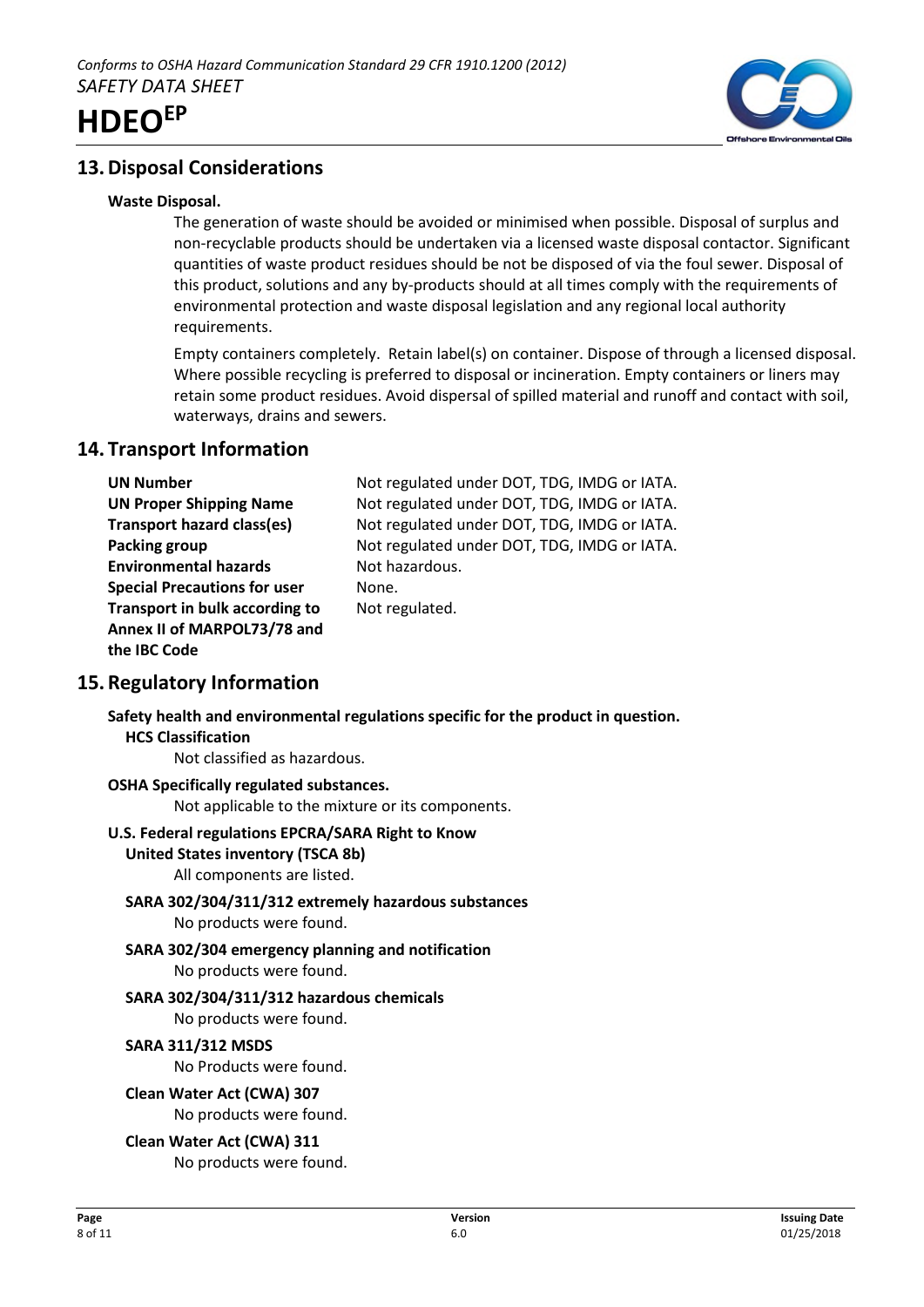

# **Clean Air Act (CAA) 112 accidental release prevention** No products were found.

- **Clean Air Act (CAA) 112 regulated flammable substances** No products were found.
- **Clean Air Act (CAA) 112 regulated toxic substances** No products were found.
- **SARA 313 Form R Reporting requirements** This product does not contain any hazardous ingredients at or above regulated thresholds.

# **SARA 313 Form R – Supplier Notification**

This product does not contain any hazardous ingredients at or above regulated thresholds.

SARA 313 notifications must not be detached from the SDS and any copying and redistribution of the SDS shall include copying and redistribution of the notice attached to copies of the SDS subsequently redistributed.

### **State regulations**

### **Connecticut Carcinogen Reporting**

None of the components are listed.

### **Connecticut Hazardous Material Survey**

None of the components are listed.

### **Florida substances**

None of the components are listed.

### **Illinois Chemical Safety Act**

None of the components are listed.

# **Illinois Toxic Substances Disclosure to Employee Act**

None of the components are listed.

### **Louisiana Reporting**

None of the components are listed.

### **Louisiana Spill**

None of the components are listed.

### **Massachusetts Spill**

None of the components are listed.

### **Massachusetts Substances**

None of the components are listed

### **Michigan Critical Material**

None of the components are listed.

### **Minnesota Hazardous Substances**

None of the components are listed.

### **New Jersey Hazardous Substances**

None of the components are listed

#### **New Jersey Spill**

None of the components are listed.

# **New Jersey Toxic Catastrophe Prevention Act**

None of the components are listed.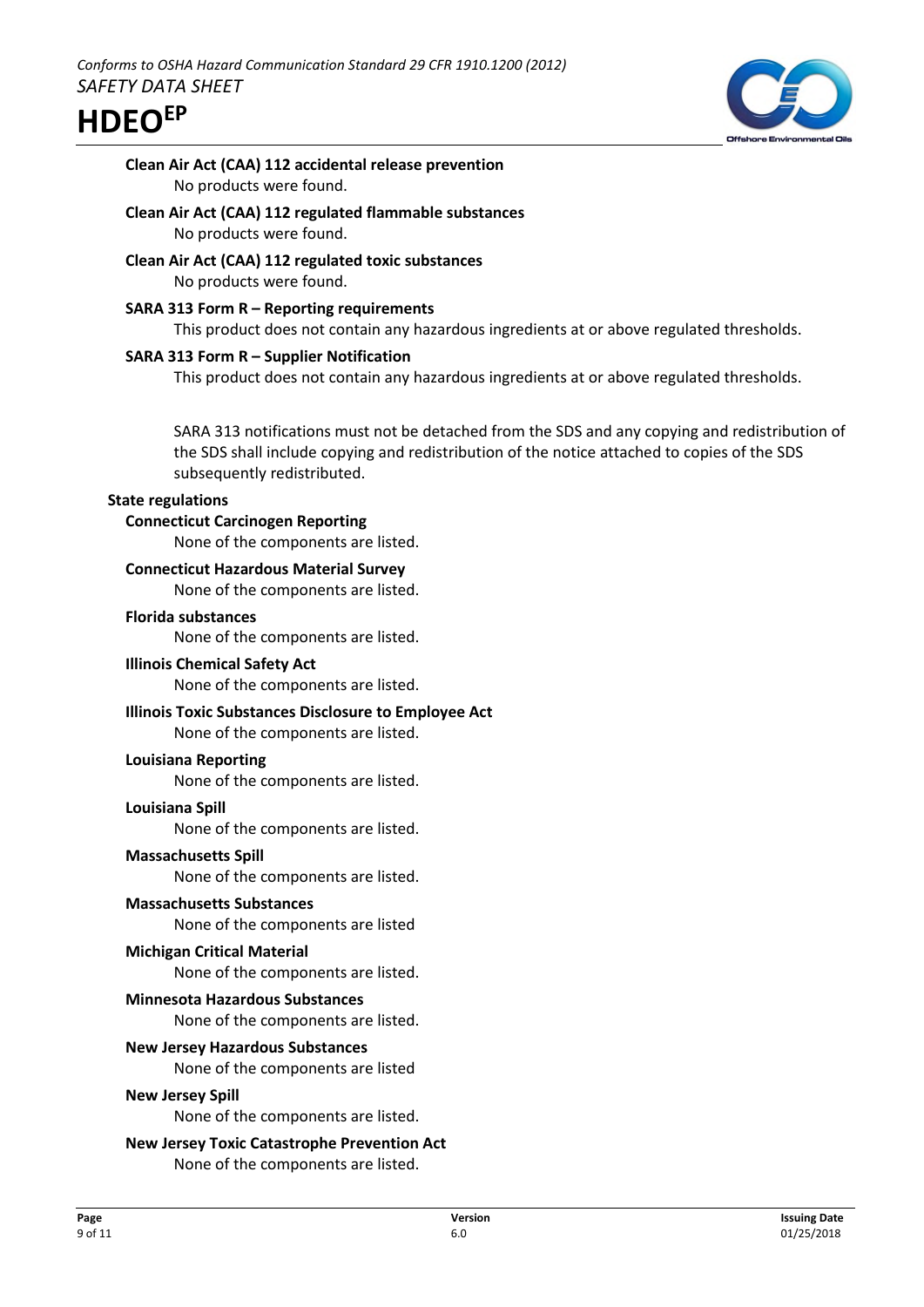

**New York Acutely Hazardous Substances** None of the components are listed.

### **New York Toxic Chemical Release Reporting** None of the components are listed.

**Pennsylvania Right To Know Hazardous Substances** None of the components are listed

**Rhode Island Hazardous Substances** None of the components are listed.

This product has been classified in accordance with the hazard criteria of the Controlled Products Regulations and the SDS contains all the information required by the Controlled Products Regulations.

# **16.Other Information including date of preparation or last revision.**

| <b>Changes from previous version</b> |  |
|--------------------------------------|--|
| Updated section 1.                   |  |

# **Abbreviations and Acronyms.**

| <b>ATE</b>          | Acute Toxicity Estimate.                                                                                         |
|---------------------|------------------------------------------------------------------------------------------------------------------|
| <b>BCF</b>          | <b>Bioconcentration Factor.</b>                                                                                  |
| CAS                 | <b>Chemicals Abstract Service.</b>                                                                               |
| <b>CFR</b>          | Code of Federal Regulations                                                                                      |
| <b>DMEL</b>         | Derived Minimal effect Level                                                                                     |
| <b>DNEL</b>         | Derived No effect Level.                                                                                         |
| <b>DOT</b>          | Department of Transport.                                                                                         |
| ES                  | Exposure Scenario.                                                                                               |
| <b>GHS</b>          | Globally Harmonised System of Classification and Labelling of Chemicals.                                         |
| <b>IATA</b>         | International Air Transport Association.                                                                         |
| <b>IBC</b>          | Intermediate Bulk Container.                                                                                     |
| <b>IMDG</b>         | International Maritime Dangerous Goods.                                                                          |
| Koc                 | Soil Organic Carbon-Water Partitioning Coefficient.                                                              |
|                     |                                                                                                                  |
| <b>MARPOL</b>       | Marine Pollution.                                                                                                |
| <b>MARPOL 73/78</b> | International Convention for the Prevention of Pollution From Ships 1973 as<br>modified by the protocol of 1978. |
| <b>OECD</b>         | Organisation for Economic Cooperation and Development.                                                           |
| <b>OSHA</b>         | Occupational Safety and Health Administration                                                                    |
| <b>PBT</b>          | Persistent, Bioaccumulative and Toxic.                                                                           |
| <b>PNEC</b>         | Predicted No Effect Concentration.                                                                               |
| SARA                | Superfund Amendments and Reauthorization Act                                                                     |
| STOT-RE             | Specific Target Organ Toxicity - Repeated Exposure.                                                              |
| STOT-SE             | Specific Target Organ Toxicity - Single Exposure.                                                                |
| <b>TDG</b>          | <b>Transportation of Dangerous Goods</b>                                                                         |
| <b>TWA</b>          | Time Weighted Average.                                                                                           |
| UN                  | United Nations.                                                                                                  |